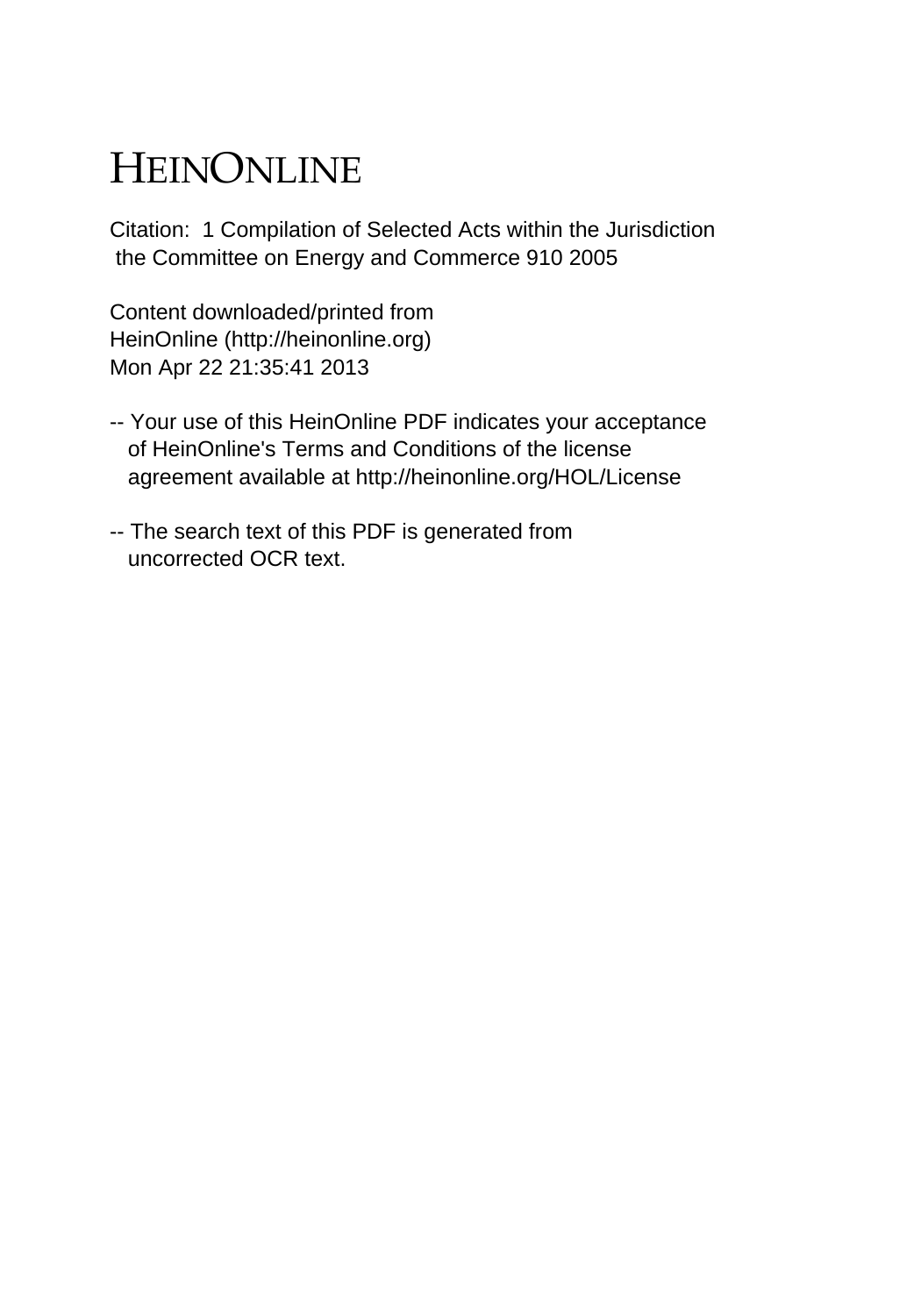# **National Environmental Policy Act of 1969**

(Public Law **91-190, 83** Stat. **852,** January **1, 1970,** Title I)

**AN ACT** To establish a national policy for the environment, to provide for the establishment of a Council on Environmental Quality, and for other purposes.

Be it enacted by the Senate and House of Representatives of the *United States of America in Congress assembled,* That this Act may be cited as the "National Environmental Policy Act of 1969".

#### PURPOSE

SEC. 2. [42 U.S.C. 4321] The purposes of this Act are: To de-<br>clare a national policy which will encourage productive and enjoyable harmony between man and his environment; to promote efforts which will prevent or eliminate damage to the environment and biosphere and stimulate the health and welfare or man; to enrich the understanding of the ecological systems and natural resources important to the Nation; and to establish a Council on Environmental Quality.

## TITLE I

## DECLARATION OF NATIONAL ENVIRONMENTAL POLICY

SEC. **101.** (a) [42 U.S.C. 4331] The Congress, recognizing the profound impact of man's activity on the interrelations of all components of the natural environment, particularly the profound influences of population growth, high-density urbanization, industrial expansion, resource exploitation, and new expanding technological advances and recognizing further the critical importance of restoring and maintaining environmental quality to the overall welfare and development of man, declares that it is the continuing policy of the Federal Government, in cooperation with State and local governments, and other concerned public and private organiza- tions, to use all practicable means and measures, including financial and technical assistance, in a manner calculated to foster and promote the general welfare, to create and maintain conditions under which man and nature can exist in productive harmony, and fulfill the social, economic, and other requirements of present and future generations of Americans.

(b) In order to carry out the policy set forth in this Act, it is the continuing responsibility of the Federal Government to use all practicable means, consistent with other essential considerations of national policy, to improve and coordinate Federal plans, functions, programs and resources to the end that the Nation may-

**(1)** fulfill the responsibilities of each generation as trustee

(2) assure for all Americans safe, healthful, productive, and esthetically and culturally pleasing surroundings;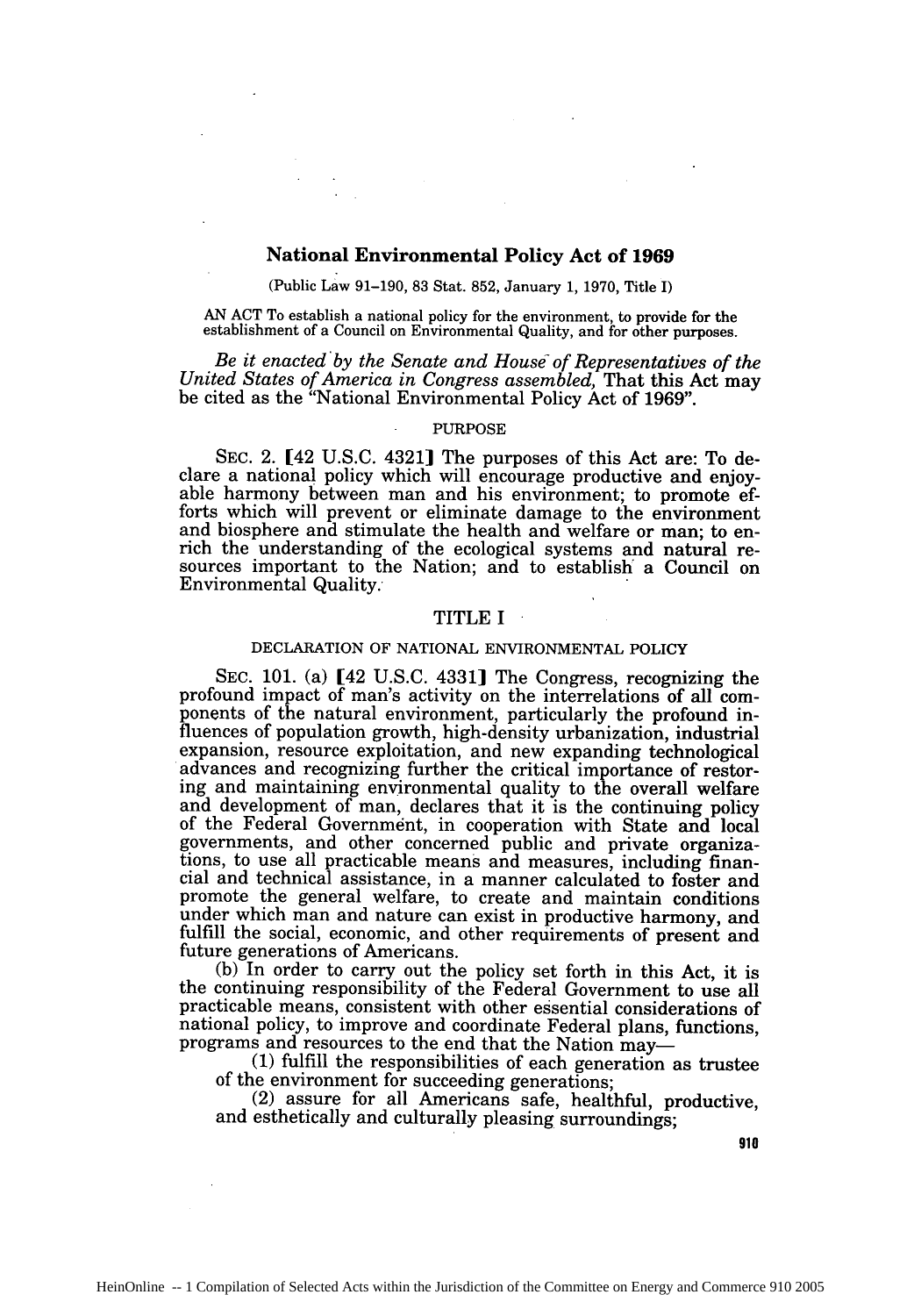(3) attain the widest range of beneficial uses of the environment without degradation, risk to health or safety, or other undersirable and unintended consequences;

(4) preserve important historic, cultural, and natural aspects of our national heritage, and maintain, wherever possible, an environment which supports diversity and variety of individual choice;

(5) achieve a balance between population and resource use which will permit high standards of living and a wide sharing of life's amenities; and

(6) enhance the quality of renewable resources and approach the maximum attainable recycling of depletable resources.

(c) The Congress recognizes that each person should enjoy a healthful environment and that each person has a responsibility to contribute to the preservation and enhancement of the environment.

SEC. 102. [42 U.S.C. 43321 The Congress authorizes and directs that, to the fullest extent possible:  $(1)$  the policies, regulations, and public laws of the United States shall be interpreted and administered in accordance with the policies set forth in this Act, and (2) all agencies of the Federal Government shall-

(A) utilize a systematic, interdisciplinary approach which will insure the integrated use of the natural and social sciences and the environmental design arts in planning and in decisionmaking which may have an impact on man's environment;

(B) identify and develop methods and procedures, in consultation with the Council on Environmental Quality established by title II of this Act, which will insure that presently unquantified environmental amenities and values may be given appropriate consideration in decisionmaking along with economic and technical considerations;

(C) include in every recommendation or report on proposals for legislation and other major Federal actions significantly affecting the quality of the human environment, a detailed statement by the responsible official on-

(i) the environmental impact of the proposed action,

(ii) any adverse environmental effects which cannot be avoided should the proposal be implemented,

(iii) alternatives to the proposed action,

(iv) the relationship between local short-term uses of man's environment and the maintenance and enhancement of long-term productivity, and

(v) any irreversible and irretrievable commitments of resources which would be involved in the proposed action should it be implemented.

Prior to making any detailed statement, the responsible Federal official shall consult with and obtain the comments of any Federal agency which has jurisdiction by law or special expertise with respect to any environmental impact involved. Copies of such statement and the comments and views of the appropriate Federal, State, and local agencies, which are authorized to develop and enforce environmental standards, shall be made available to the President, the Council on Environmental Qual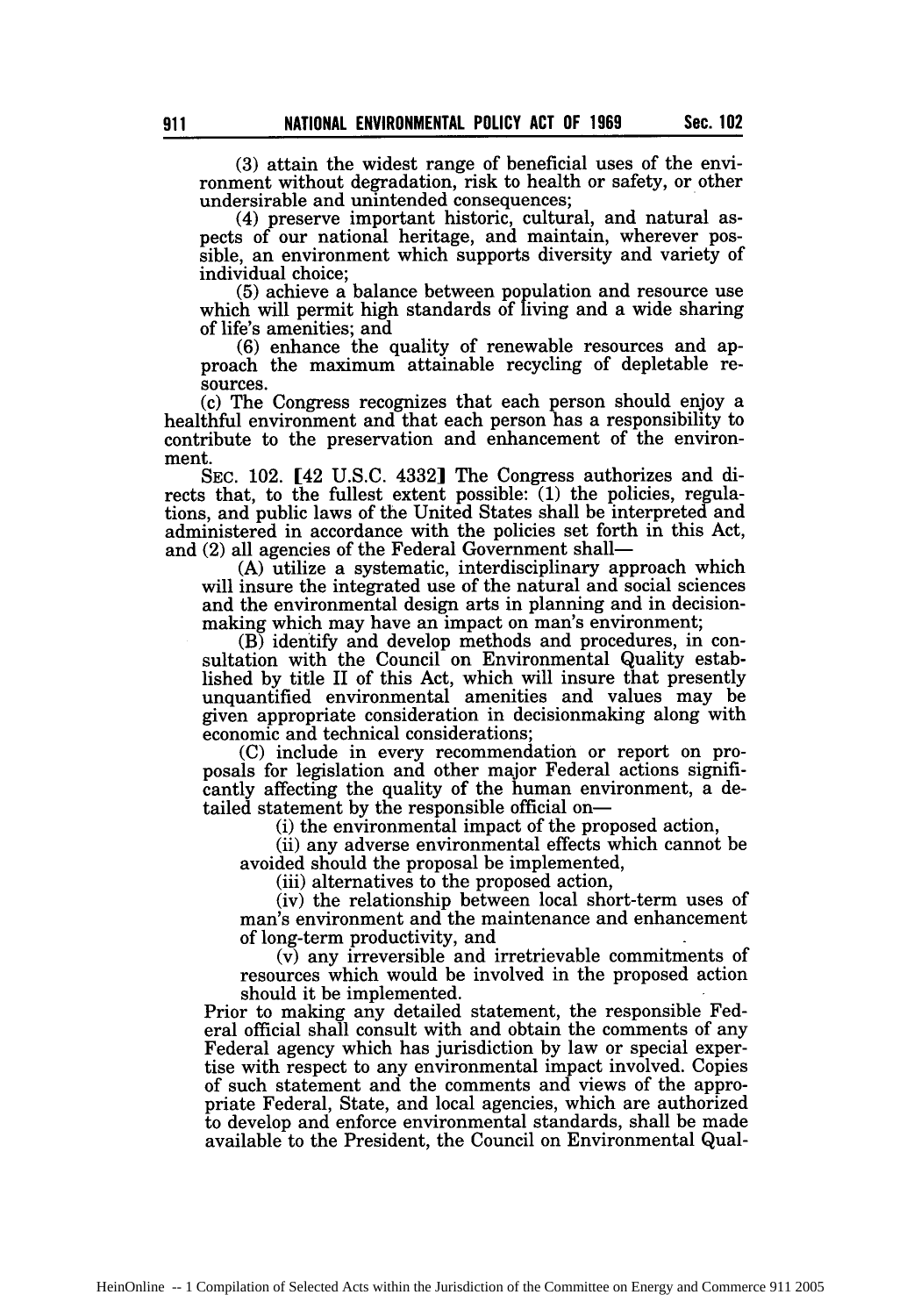ity and to the public as provided by section **552** of title **5,** United States Code, and shall accompany the proposal through the existing agency review processes;

 $(D)$  Any detailed statement required under subparagraph (C) after January 1, 1970, for any major Federal action funded under a program of grants to States shall not be deemed to be legally insufficient solely by reason of having been prepared by a State agency or official, if:

 $(i)$  the State agency or official has statewide jurisdiction and has the responsibility for such action.

(ii) the responsible Federal official furnishes guidance and participates in such preparation,

 $(iii)$  the responsible Federal official independently evaluates such statement prior to its approval and adoption, and

(iv) after January 1, 1976, the responsible Federal official provides early notification to, and solicits the views of, any other State or any Federal land management entity of any, action or any alternative thereto which may have sig- nificant impacts upon such State or affected Federal land management entity and, if there is any disagreement on such impacts, prepares a written assessment of such impacts and views for incorporation into such detailed statement. ·

The procedures in this subparagraph shall not relieve the Federal official of his responsibilities for the scope, objectivity, and content of the entire statement or of any other responsibility under this Act; and further, this subparagraph does not affect the legal sufficiency of statements prepared by State agencies

 $(E)$  study, develop, and describe appropriate alternatives to recommended courses of action in any proposal which involves unresolved conflicts concerning alternative uses of available resources;

(F) recognize the worldwide and long-range character of environmental problems and, where consistent with the foreign policy of the United States, lend appropriate, support to initiatives, resolutions, and programs designed to maximize international cooperation in anticipating and preventing a decline in the quality of mankind's world environment;

(G) make available to States, counties, municipalities, institutions, and individuals, advice and information useful in restoring, maintaining, and enhancing the quality of the environment;

(H) initiate and utilize ecological information in the planning and development of resource-oriented projects; and

(I) assist the Council on Environmental Quality established by title II of this Act.

SEC. 103. [42 U.S.C. 4333] All agencies of the Federal Government shall review their present statutory authority, administrative regulations, and current policies and procedures for the purpose of determining whether there are any deficiencies or 'inconsistencies therein which prohibit full compliance with the purposes and provi- sions of this Act and shall propose to the President not later than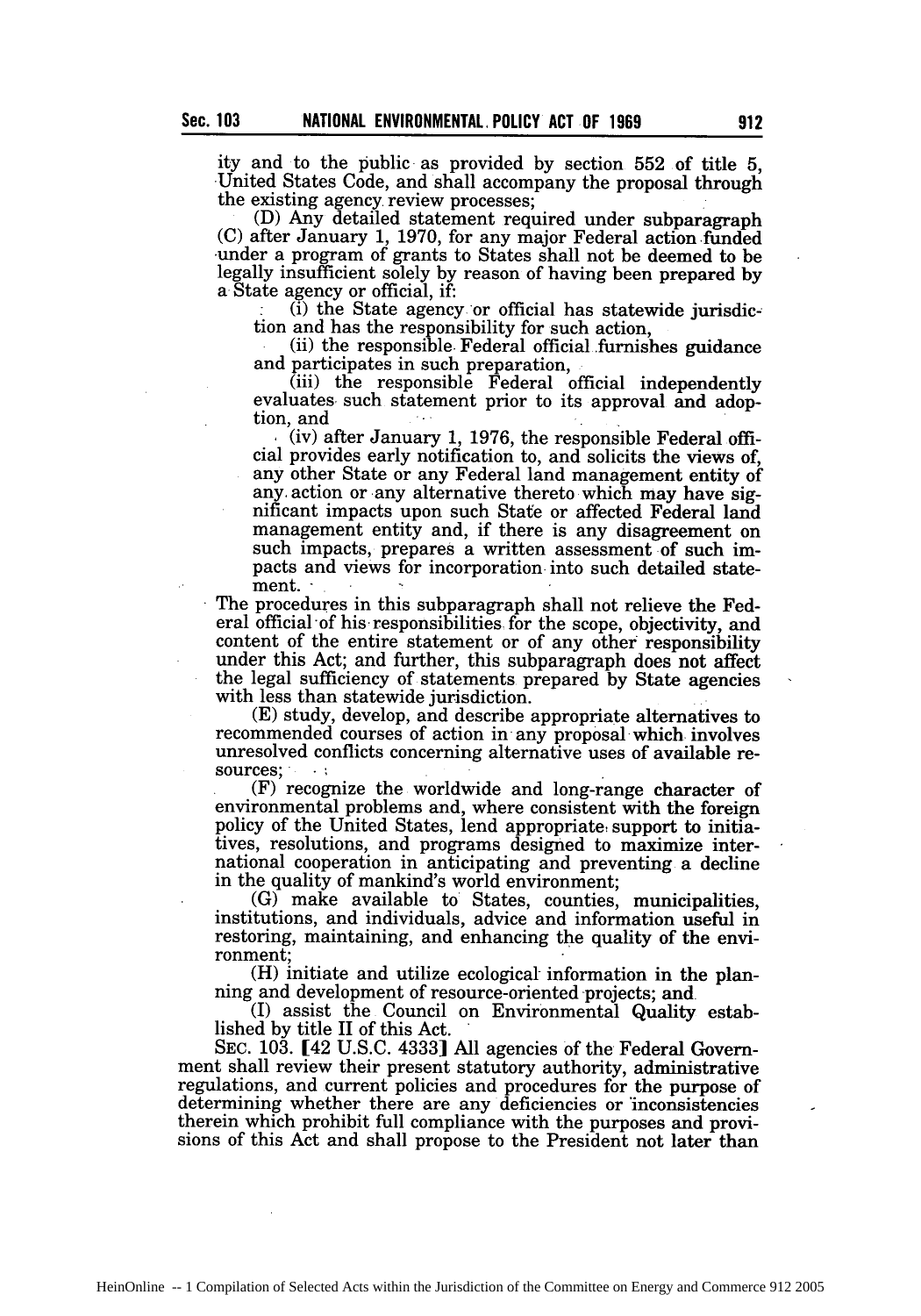July 1, 1971, such measures as may be necessary to bring their authority and policies into conformity with the intent, purposes, and procedures set forth in this Act.

**SEC.** 104. [42 U.S.C. 43341 Nothing in section 102 or 103 shall in any way affect the specific statutory obligations of any Federal agency (1) to comply with criteria or standards of environmental quality, (2) to coordinate or consult with any other Federal or State agency, or (3) to act, or refrain from acting contingent upon the recommendations or certification of any other Federal or State agency.

SEC. 105. [42 U.S.C. 4335] The policies and goals set forth in this Act are supplementary to those set forth in existing authorizations of Federal agencies.

> $\ast$  $\star$  $\ast$  $\ast$  $\star$  $\star$  $\star$